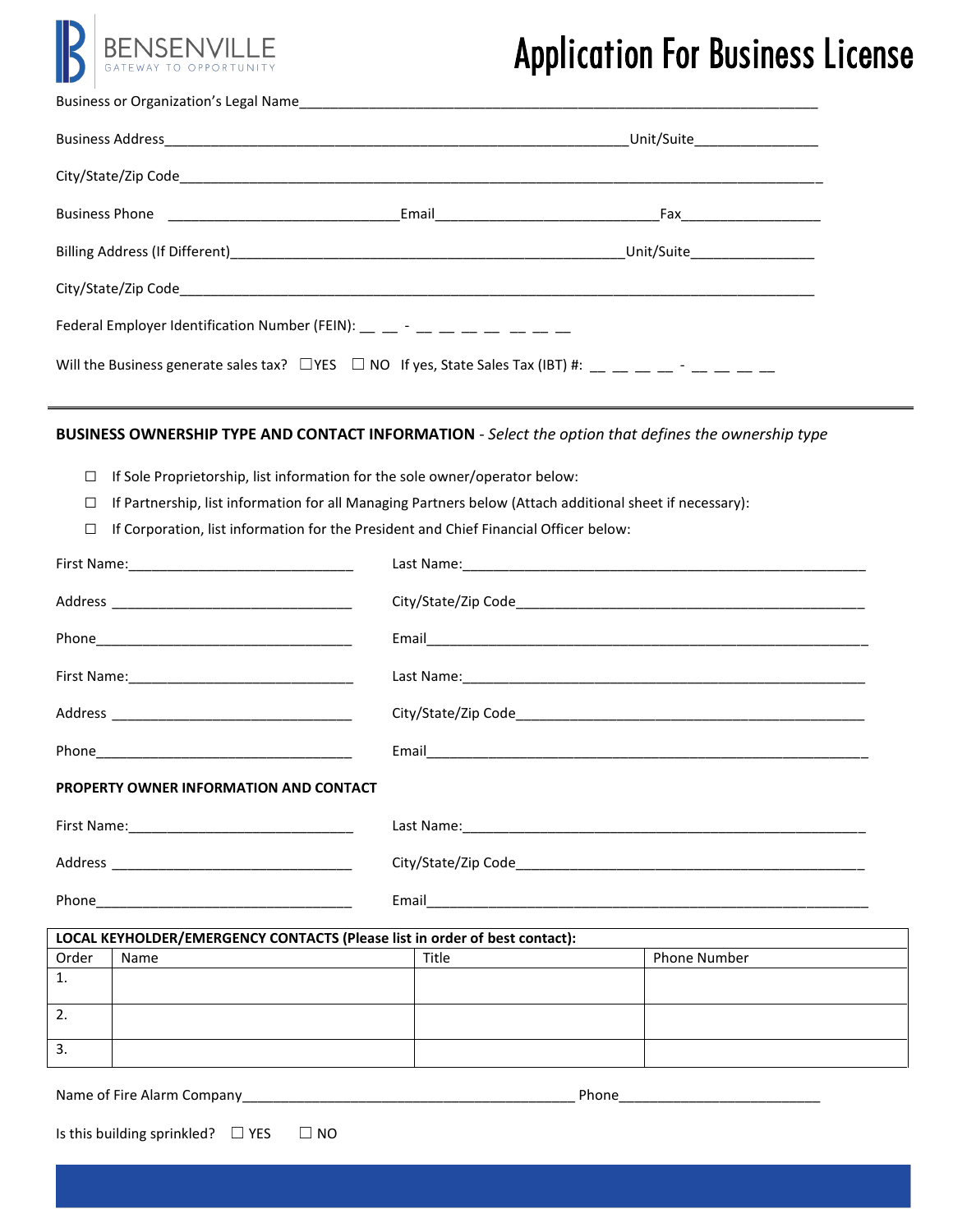#### **BUSINESS CLASSIFICATION**

#### *NORTH AMERICAN INDUSTRY CLASSIFICATION SYSTEM (NAICS)*

#### *(Check only one)*

|   | Code                                         | Title                                                              |  |  |
|---|----------------------------------------------|--------------------------------------------------------------------|--|--|
| П | 11                                           | Agriculture, Forestry, Fishing & Hunting                           |  |  |
|   | 21                                           | Mining                                                             |  |  |
| П | 22                                           | Utilities                                                          |  |  |
| П | 23                                           | Construction                                                       |  |  |
| П | 31-33                                        | Manufacturing                                                      |  |  |
|   | 42                                           | <b>Wholesale Trade</b>                                             |  |  |
| П | 44-45                                        | <b>Retail Trade</b>                                                |  |  |
| П | 48-49                                        | Transportation & Warehousing                                       |  |  |
| П | 51                                           | Information                                                        |  |  |
|   | 52                                           | Finance & Insurance                                                |  |  |
| П | 53                                           | Real Estate Rental & Leasing                                       |  |  |
| П | 54                                           | Professional, Scientific & Technical Services                      |  |  |
| П | 55                                           | Management of Companies & Enterprises                              |  |  |
| П | 56                                           | Administration, Support, Waste<br>Management, Remediation Services |  |  |
| П | 61                                           | <b>Educational Services</b>                                        |  |  |
| П | 62                                           | <b>Health Care &amp; Social Assistance</b>                         |  |  |
| П | 71                                           | Arts, Entertainment & Recreation                                   |  |  |
| П | 72                                           | <b>Accommodation &amp; Food Services</b>                           |  |  |
|   | 81                                           | <b>Other Services</b>                                              |  |  |
|   | 92                                           | <b>Public Administration</b>                                       |  |  |
|   | Please provide your full 6 digit NAICS code: |                                                                    |  |  |

**BUSINESS DETAILS** 

| Days of Operation: (check all that apply)                                              |  |
|----------------------------------------------------------------------------------------|--|
| $\Box$ Mon. $\Box$ Tues. $\Box$ Wed. $\Box$ Thurs. $\Box$ Fri. $\Box$ Sat. $\Box$ Sun. |  |
|                                                                                        |  |
|                                                                                        |  |

Number of Parking Spaces: \_\_\_\_\_\_\_\_\_\_\_\_\_\_\_\_\_\_\_\_\_\_\_

Is this a multi-tenant building?  $□$  Yes  $□$  No

#### **Business License Fees**

| <b>Fee Types</b>                | Quantity | Cost         | Amount |
|---------------------------------|----------|--------------|--------|
| Total Square Footage:           |          | See fee :    | \$     |
|                                 |          | schedule     |        |
|                                 |          | attached     |        |
| <b>Total Number of Catering</b> |          | @ \$100      | \$     |
| Trucks:                         |          |              |        |
| <b>Total Number of Vending</b>  |          | @ \$75       | \$     |
| Machines:                       |          |              |        |
| Total Number of Coin            |          | @\$75        | \$     |
| Operated                        |          |              |        |
| Jukeboxes/Video Games:          |          |              |        |
| Over the Counter                | □Yes □No | @\$50        | \$     |
| Tobacco Sales                   |          |              |        |
|                                 |          | <b>TOTAL</b> | \$     |
|                                 |          |              |        |
|                                 |          |              |        |

#### **Statement of Applicant:**

Under penalty of perjury, I certify that all of the above statements are true, complete, and accurate.

**Print Name:**\_\_\_\_\_\_\_\_\_\_\_\_\_\_\_\_\_\_\_\_\_\_\_\_\_\_\_\_\_\_\_\_\_\_\_\_

**Signature:**\_\_\_\_\_\_\_\_\_\_\_\_\_\_\_\_\_\_\_\_\_\_\_\_\_\_\_\_\_\_\_\_\_\_\_\_\_

**Date:**\_\_\_\_\_\_\_\_\_\_\_\_\_\_\_\_\_\_\_\_\_\_\_\_\_\_\_\_\_\_\_\_\_\_\_\_\_\_\_\_\_

| <b>OFFICE USE ONLY</b> |          |        |                 |  |
|------------------------|----------|--------|-----------------|--|
| Department             | Approved | Denied | <b>Initials</b> |  |
| Zoning                 |          |        |                 |  |
| Inspectional           |          |        |                 |  |
| <b>Services</b>        |          |        |                 |  |

If you do not know your NAICS code, please visit [www.naics.com](http://www.naics.com/) for more information.

 $-$ 

Brief Description of Business (Attach Additional Sheet if Necessary)

\_\_\_\_\_\_\_\_\_\_\_\_\_\_\_\_\_\_\_\_\_\_\_\_\_\_\_\_\_\_\_\_\_\_\_\_\_\_\_\_\_\_

\_\_\_\_\_\_\_\_\_\_\_\_\_\_\_\_\_\_\_\_\_\_\_\_\_\_\_\_\_\_\_\_\_\_\_\_\_\_\_\_\_\_

\_\_\_\_\_\_\_\_\_\_\_\_\_\_\_\_\_\_\_\_\_\_\_\_\_\_\_\_\_\_\_\_\_\_\_\_\_\_\_\_\_\_

\_\_\_\_\_\_\_\_\_\_\_\_\_\_\_\_\_\_\_\_\_\_\_\_\_\_\_\_\_\_\_\_\_\_\_\_\_\_\_\_\_\_

\_\_\_\_\_\_\_\_\_\_\_\_\_\_\_\_\_\_\_\_\_\_\_\_\_\_\_\_\_\_\_\_\_\_\_\_\_\_\_\_\_\_